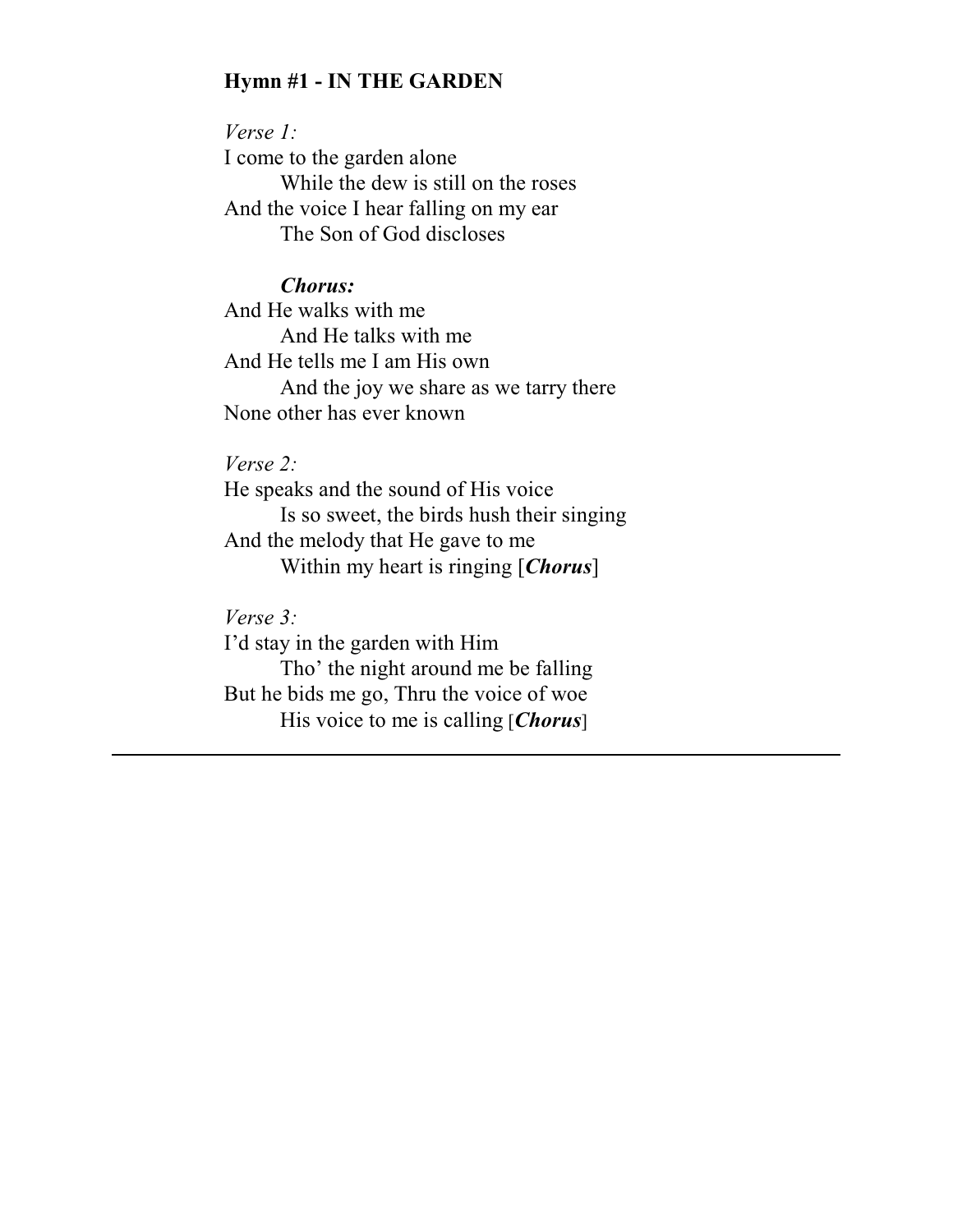#### **Hymn #2 - Nothing But the Blood**

 1 - What can wash away my sin? Nothing but the blood of Jesus. What can make me whole again? Nothing but the blood of Jesus.

Refrain: O precious is the flow that makes me white as snow; no other fount I know; nothing but the blood of Jesus.

 2 - For my pardon this I see: nothing but the blood of Jesus. For my cleansing this my plea: nothing but the blood of Jesus. [Refrain]

 3 - Nothing can for sin atone: nothing but the blood of Jesus. Naught of good that I have done: nothing but the blood of Jesus. [Refrain]

 4 - This is all my hope and peace: nothing but the blood of Jesus. This is all my righteousness: nothing but the blood of Jesus. [Refrain]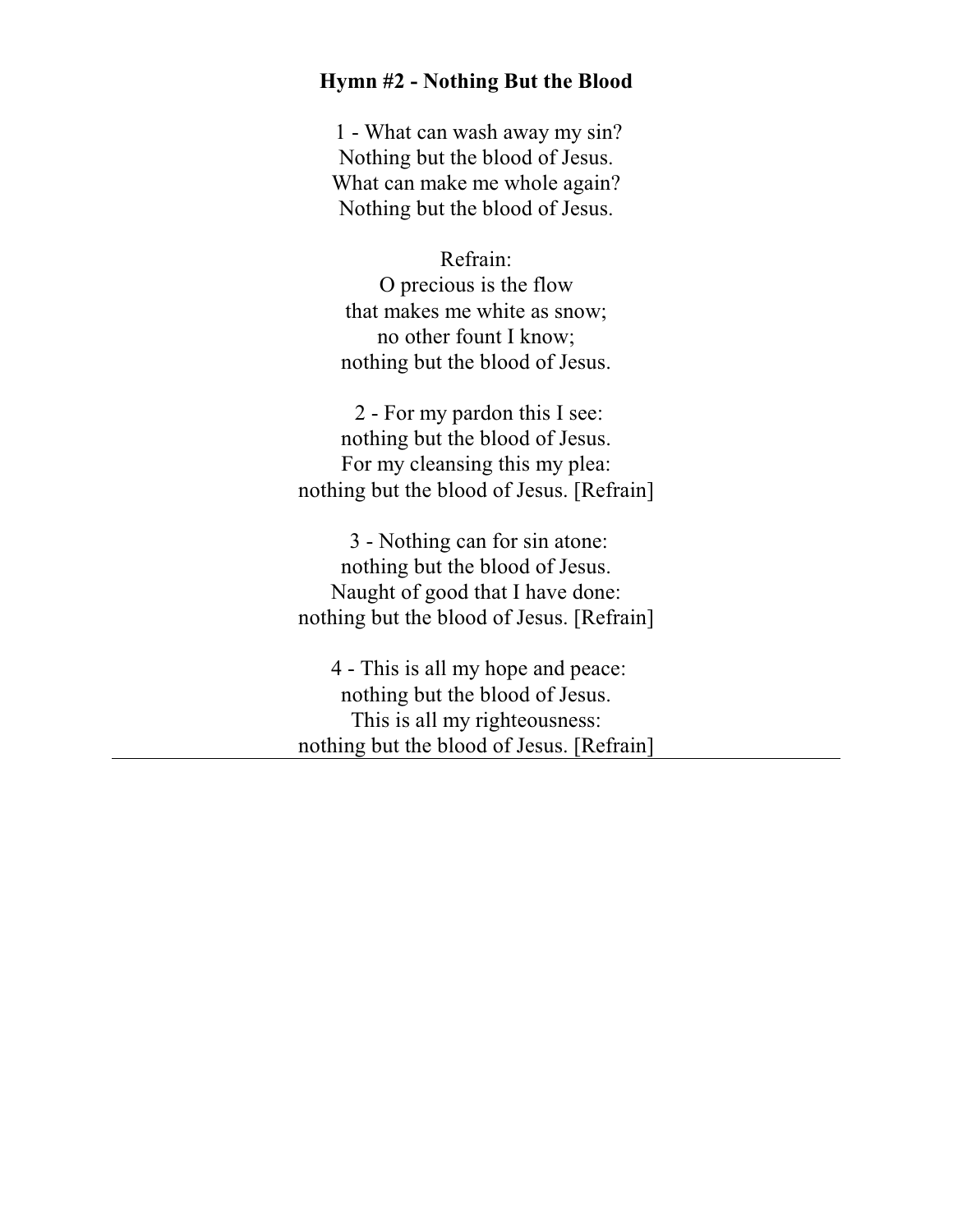#### **Hymn #3 - How Great Thou Art**

Oh Lord, my God, When I, in awesome wonder Consider all the worlds Thy hands have made I see the stars, I hear the rolling thunder Thy power throughout the universe displayed *Chorus:* Then sings my soul, my Savior God to Thee How great Thou art, how great Thou art Then sings my soul, my Savior God to Thee How great Thou art, how great Thou art

And when I think that God, His Son not sparing Sent Him to die, I scarce can take it in That on the cross, my burden gladly bearing He bled and died to take away my sin [*Chorus*]

When Christ shall come, with shout of acclamation And take me home, what joy shall fill my heart Then I shall bow, in humble adoration And then proclaim, my God, how great Thou art [*Chorus*]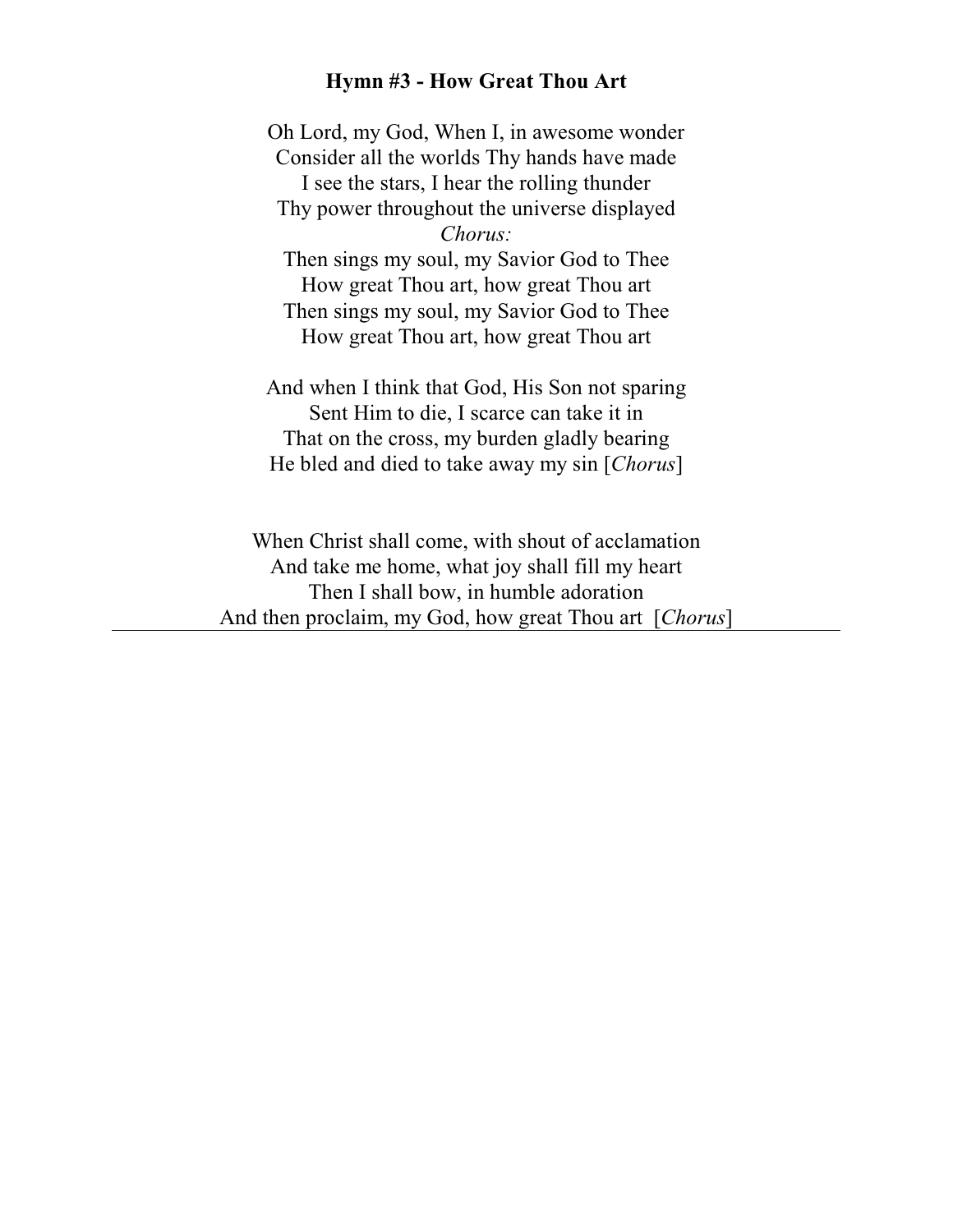#### **Hymn #4 - In Times Like These**

In times like these you need a Savior In times like these you need an anchor Be very sure, be very sure Your anchor holds and grips the Solid Rock!

*Refrain:* This Rock is Jesus, Yes He's the One This Rock is Jesus, the only One Be very sure, be very sure Your anchor holds and grips the Solid Rock!

In times like these you need the Bible In times like these, O be not idle Be very sure, be very sure Your anchor holds and grips the Solid Rock! [*Refrain*]

In times like these I have a Savior In times like these I have an anchor I'm very sure, I'm very sure My anchor holds and grips the Solid Rock! [*Refrain* ]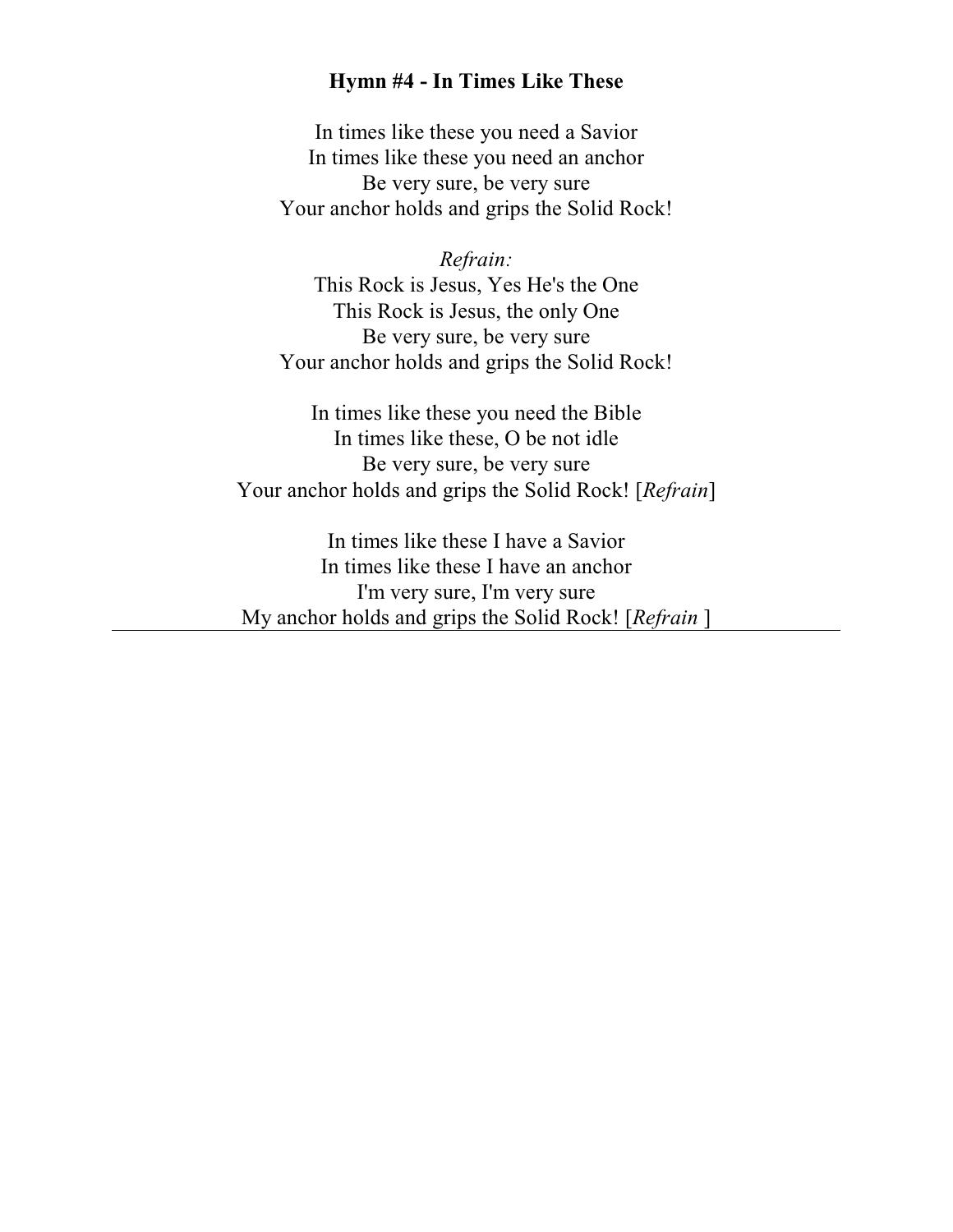# **Hymn #5 - What a Day that Will Be**

There is coming a day, When no heart aches shall come, No more clouds in the sky, No more tears to dim the eye, All is peace forever more, On that happy golden shore, What a day, glorious day that will be.

*Chorus:* What a day that will be, When my Jesus I shall see, And I look upon His face, The One who saved me by His grace; When He takes me by the hand, And leads me through the Promised Land, What a day, glorious day that will be. There'll be no sorrow there, No more burdens to bear, No more sickness, no pain, No more parting over there; And forever I will be, With the One who died for me, What a day, glorious day that will be. [*Chorus*]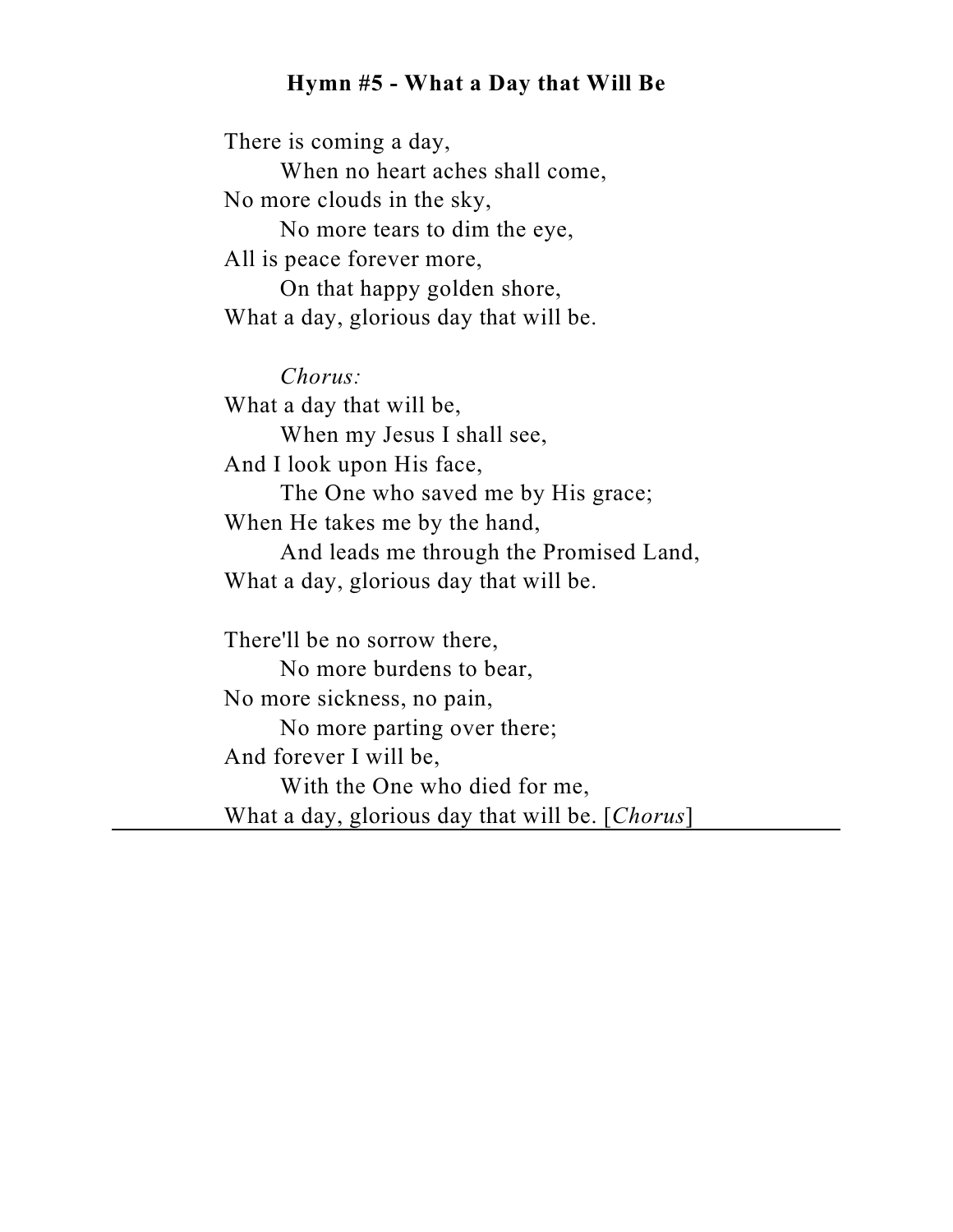# **Hymn #6 - JESUS IS COMING SOON**

Troublesome times are here, filling men's hearts with fear Freedom we all hold dear now is at stake Humbling your hearts to God saves from the chastening rod Seek the way pilgrims trod, Christians awake

Jesus is coming soon, morning or night or noon Many will meet their doom, trumpets will sound All of the dead shall rise, righteous meet in the skies Going where no one dies, heavenward bound

Troubles will soon be o'er, happy forevermore When we meet on that shore, free from all care Rising up in the sky, telling this world goodbye Homeward we then shall fly, glory to share

Oh, Jesus is coming soon, morning or night or noon Many will meet their doom, trumpets will sound All of the dead shall rise, righteous meet in the skies Going where no one dies, heavenward bound

Jesus is coming soon, morning or night or noon Many will meet their doom, trumpets will sound All of the dead shall rise, righteous meet in the skies Going where no one dies, heavenward bound Heavenward bound, heavenward bound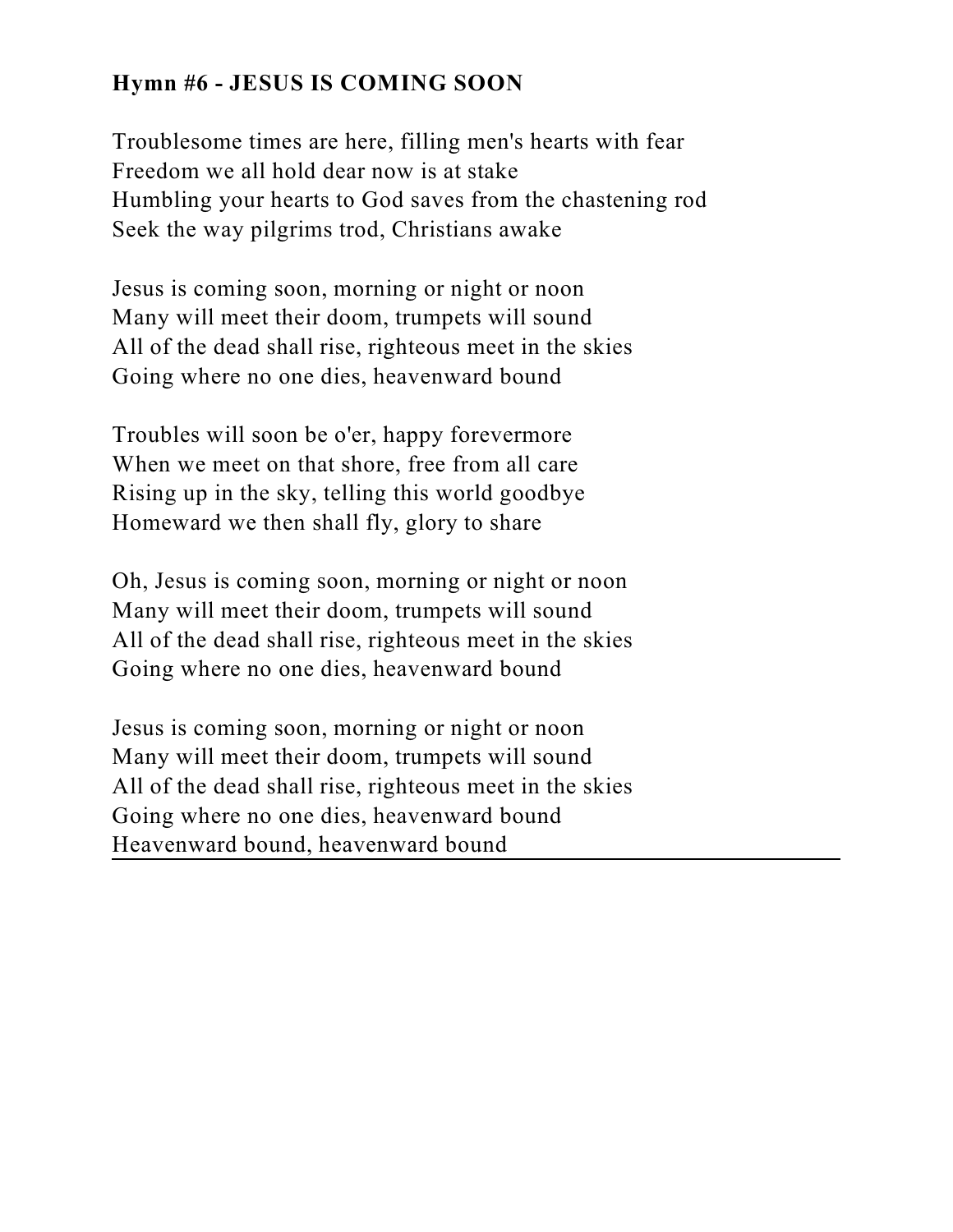#### **Hymn # 7 - I'll Fly Away**

1. Some glad morning when this life is o'er, I'll fly away; To a home on God's celestial shore, I'll fly away (I'll fly away).

*Chorus*: I'll fly away, Oh Glory I'll fly away; (in the morning) When I die, Hallelujah, by and by, I'll fly away (I'll fly away).

2. When the shadows of this life have gone, I'll fly away; Like a bird from prison bars has flown, I'll fly away (I'll fly away) [*Chorus*]

3. Just a few more weary days and then, I'll fly away; To a land where joy shall never end, I'll fly away (I'll fly away) [*Chorus*]